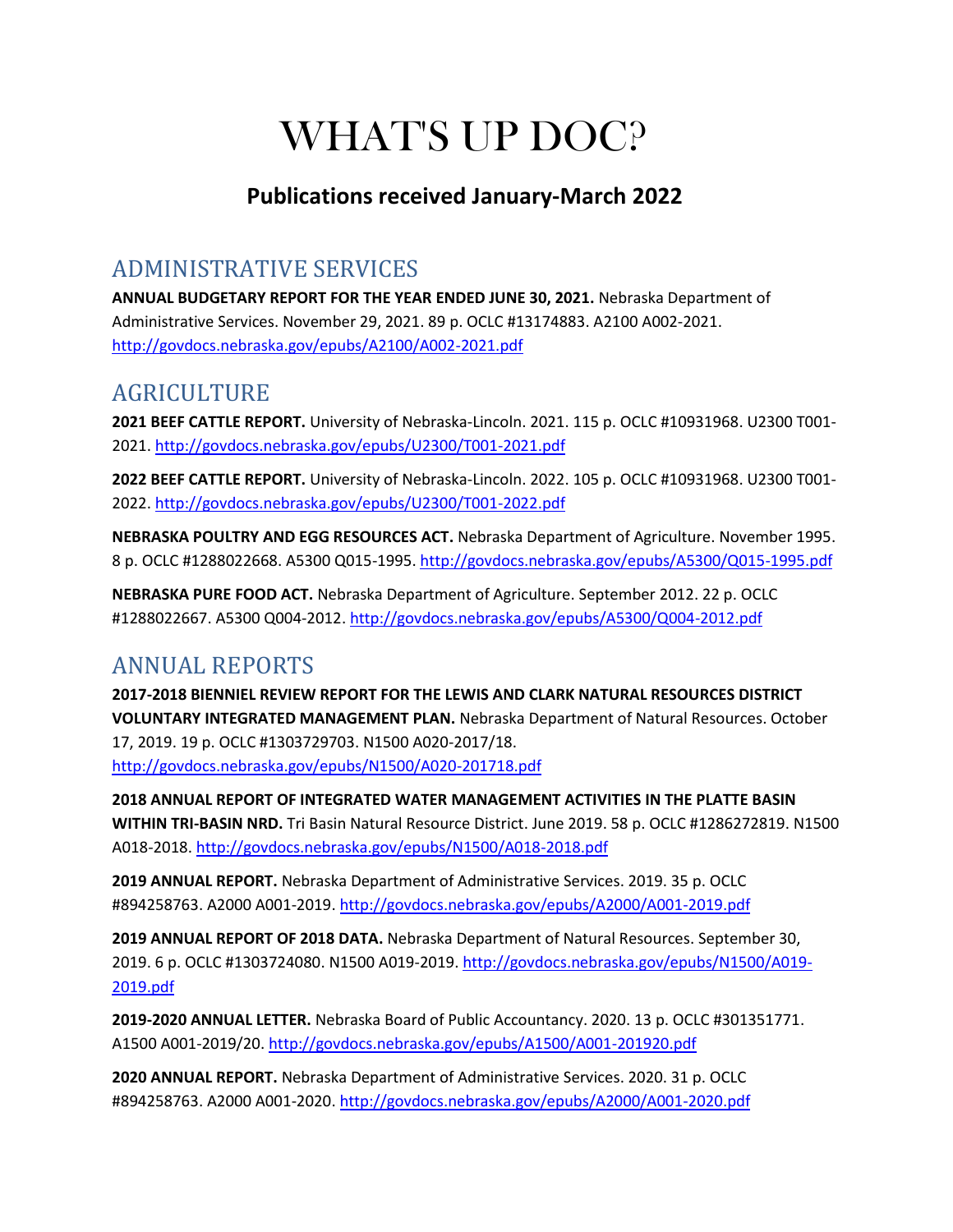**2020 ANNUAL REPORT TO THE LEGISLATURE : NEWBORN SCREENING IN NEBRASKA.** Nebraska Department of Health and Human Services. 2020. 30 p. OCLC #41437470. H8200 A001-2020. <http://govdocs.nebraska.gov/epubs/H8200/A001-2020.pdf>

**2020-2021 ANNUAL LETTER.** Nebraska Board of Public Accountancy. 2021. 15 p. OCLC #301351771. A1500 A001-2020/21[. http://govdocs.nebraska.gov/epubs/A1500/A001-202021.pdf](http://govdocs.nebraska.gov/epubs/A1500/A001-202021.pdf)

**ANNUAL REPORT.** Nebraska RURAL Health Advisory Commission. December 2021. 13 p. OCLC #869215396. H8270 A001-2021[. http://govdocs.nebraska.gov/epubs/H8270/A001-2021.pdf](http://govdocs.nebraska.gov/epubs/H8270/A001-2021.pdf)

**ANNUAL REPORT : LAND MANAGEMENT DIVISION, LAND PLANNING AND AID SECTION.** Nebraska Department of Environment and Energy. 2017. 24 p. OCLC #1088896747. E6600 A001-2017. <http://govdocs.nebraska.gov/epubs/E6600/A001-2017.pdf>

**ANNUAL REPORT : LAND MANAGEMENT DIVISION, LAND PLANNING AND AID SECTION.** Nebraska Department of Environment and Energy. 2018. 34 p. OCLC #1088896747. E6600 A001-2018. <http://govdocs.nebraska.gov/epubs/E6600/A001-2018.pdf>

**ANNUAL REPORT : LAND MANAGEMENT DIVISION, LAND PLANNING AND AID SECTION.** Nebraska Department of Environment and Energy. 2019. 32 p. OCLC #1088896747. E6600 A001-2019. <http://govdocs.nebraska.gov/epubs/E6600/A001-2019.pdf>

**ANNUAL REPORT OF 2010 WATER USE ACTIVITIES IN THE NORTH PLATTE NRD.** North Platte Natural Resources District. 2010. 2 p. OCLC #1289523980. N1500 A009-2010. <http://govdocs.nebraska.gov/epubs/N1500/A009-2010.pdf>

**ANNUAL REPORT OF 2011 WATER USE ACTIVITIES IN THE NORTH PLATTE NRD.** North Platte Natural Resources District. 2011. 3 p. OCLC #1289523980. N1500 A009-2011. <http://govdocs.nebraska.gov/epubs/N1500/A009-2011.pdf>

**ANNUAL REPORT OF 2012 WATER USE ACTIVITIES IN THE NORTH PLATTE NRD.** North Platte Natural Resources District. 2012. 3 p. OCLC #1289523980. N1500 A009-2012. <http://govdocs.nebraska.gov/epubs/N1500/A009-2012.pdf>

**ANNUAL REPORT OF 2013 WATER USE ACTIVITIES IN THE NORTH PLATTE NRD.** North Platte Natural Resources District. 2013. 4 p. OCLC #1289523980. N1500 A009-2013. <http://govdocs.nebraska.gov/epubs/N1500/A009-2013.pdf>

**ANNUAL REPORT OF 2014 WATER USE ACTIVITIES IN THE NORTH PLATTE NRD.** North Platte Natural Resources District. 2014. 4 p. OCLC #1289523980. N1500 A009-2014. <http://govdocs.nebraska.gov/epubs/N1500/A009-2014.pdf>

**ANNUAL REPORT OF 2015 WATER USE ACTIVITIES IN THE NORTH PLATTE NRD.** North Platte Natural Resources District. 2015. 4 p. OCLC #1289523980. N1500 A009-2015. <http://govdocs.nebraska.gov/epubs/N1500/A009-2015.pdf>

**ANNUAL REPORT OF 2016 WATER USE ACTIVITIES IN THE NORTH PLATTE NRD.** North Platte Natural Resources District. 2016. 4 p. OCLC #1289523980. N1500 A009-2016. <http://govdocs.nebraska.gov/epubs/N1500/A009-2016.pdf>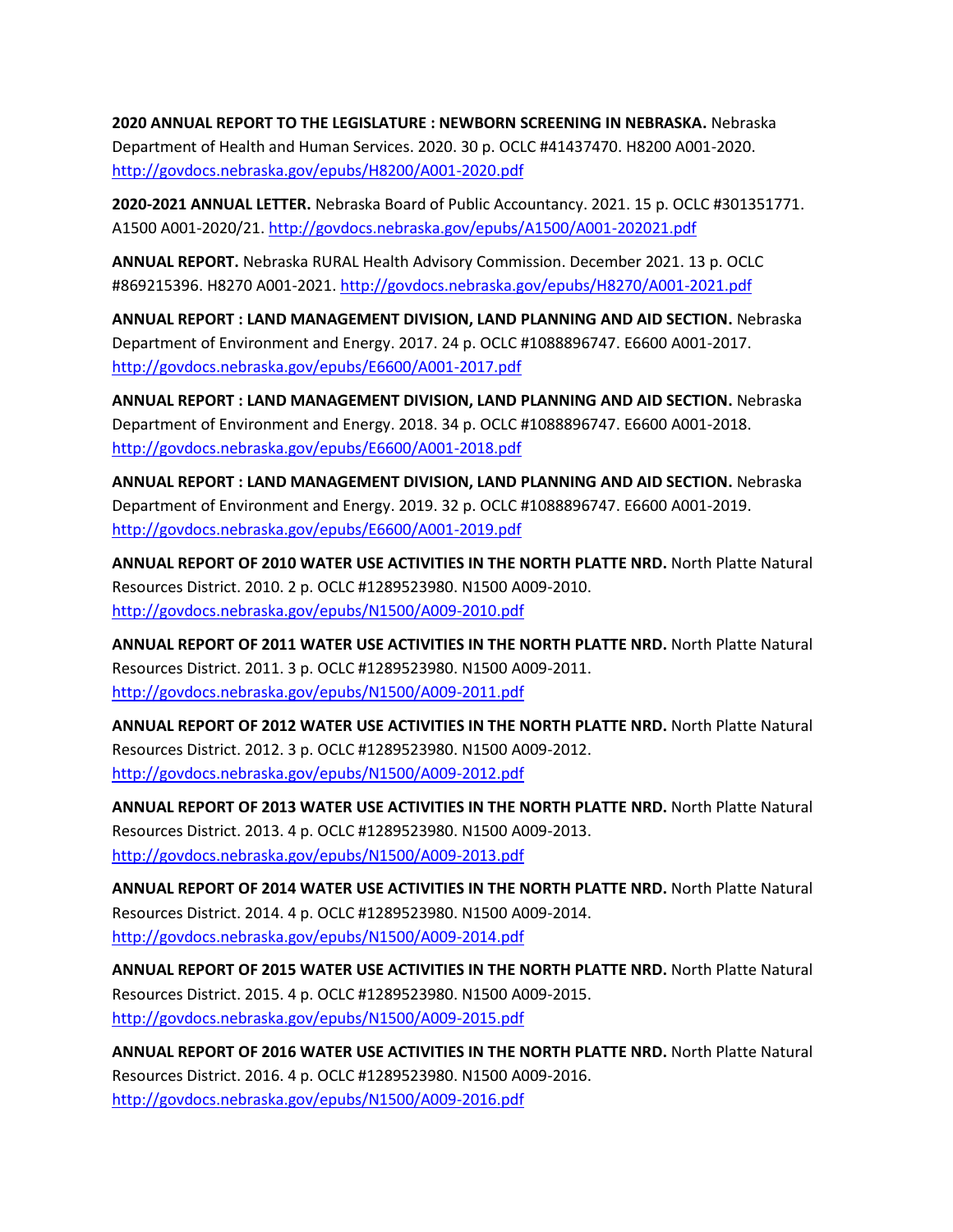**ANNUAL REPORT OF 2017 WATER USE ACTIVITIES IN THE NORTH PLATTE NRD.** North Platte Natural Resources District. 2017. 4 p. OCLC #1289523980. N1500 A009-2017. <http://govdocs.nebraska.gov/epubs/N1500/A009-2017.pdf>

**ANNUAL REPORT OF 2018 WATER USE ACTIVITIES IN THE NORTH PLATTE NRD.** North Platte Natural Resources District. 2018. 4 p. OCLC #1289523980. N1500 A009-2018. <http://govdocs.nebraska.gov/epubs/N1500/A009-2018.pdf>

**ANNUAL REPORT OF 2019 WATER USE ACTIVITIES IN THE NORTH PLATTE NRD.** North Platte Natural Resources District. 2019. 3 p. OCLC #1289523980. N1500 A009-2019. <http://govdocs.nebraska.gov/epubs/N1500/A009-2019.pdf>

**ANNUAL REPORT OF 2020 WATER USE ACTIVITIES IN THE NORTH PLATTE NRD.** North Platte Natural Resources District. 2020. 3 p. OCLC #1289523980. N1500 A009-2020. <http://govdocs.nebraska.gov/epubs/N1500/A009-2020.pdf>

**ANNUAL REPORT OF WATER USE ACTIVITIES IN THE TWIN PLATTE NRD.** Twin Platte Natural Resources District. 2018. 14 p. OCLC #1286272536. N1500 A017-2018. <http://govdocs.nebraska.gov/epubs/N1500/A017-2018.pdf>

**ANNUAL REPORT OF WATER USE ACTIVITIES IN THE TWIN PLATTE NRD.** Twin Platte Natural Resources District. 2017. 17 p. OCLC #1286272536. N1500 A017-2017. <http://govdocs.nebraska.gov/epubs/N1500/A017-2017.pdf>

**ANNUAL REPORT ON THE NEBRASKA STEM CELL RESEARCH ACT (LB 606).** Nebraska Department of Health and Human Services. March 26, 2022. 9 p. OCLC #905905814. H8220 A003-2022. <http://govdocs.nebraska.gov/epubs/H8220/A003-2022.pdf>

**ANNUAL STATE ENERGY REPORT 2019.** Nebraska Department of Environment and Energy. 2019. 28 p. OCLC #1289514091. E5700 A001-2019.<http://govdocs.nebraska.gov/epubs/E5700/A001-2019.pdf>

**ANNUAL STATE ENERGY REPORT 2020.** Nebraska Department of Environment and Energy. 2020. 31 p. OCLC #1289514091. E5700 A001-2020.<http://govdocs.nebraska.gov/epubs/E5700/A001-2020.pdf>

**NEBRASKA MEATPACKING INDUSTRY WORKERS BILL OF RIGHTS 2015 ANNUAL REPORT.** Nebraska Department of Labor. 2015. 1 v. (unpaged). OCLC #1289514090. L1500 A003-2015. <http://govdocs.nebraska.gov/epubs/L1500/A003-2015.pdf>

**NEBRASKA MEATPACKING INDUSTRY WORKERS BILL OF RIGHTS 2016 ANNUAL REPORT.** Nebraska Department of Labor. 2016. 5 p. OCLC #1289514090. L1500 A003-2016. <http://govdocs.nebraska.gov/epubs/L1500/A003-2016.pdf>

**NEBRASKA MEATPACKING INDUSTRY WORKERS BILL OF RIGHTS 2017 ANNUAL REPORT.** Nebraska Department of Labor. 2017. 4 p. OCLC #1289514090. L1500 A003-2017. <http://govdocs.nebraska.gov/epubs/L1500/A003-2017.pdf>

**NEBRASKA MEATPACKING INDUSTRY WORKERS BILL OF RIGHTS 2018 ANNUAL REPORT.** Nebraska Department of Labor. 2018. 5 p. OCLC #1289514090. L1500 A003-2018. <http://govdocs.nebraska.gov/epubs/L1500/A003-2018.pdf>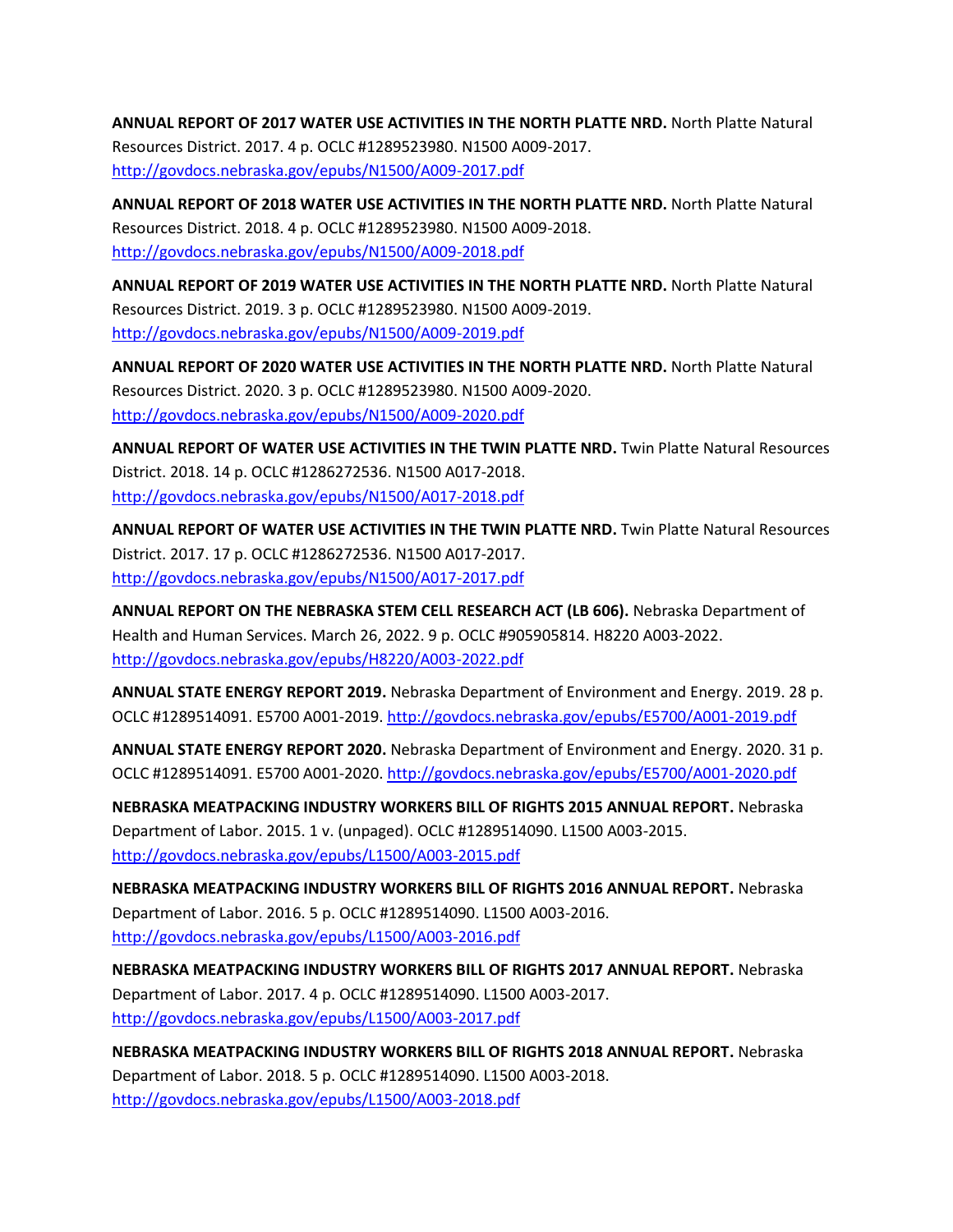**NEBRASKA MEATPACKING INDUSTRY WORKERS BILL OF RIGHTS 2019 ANNUAL REPORT.** Nebraska Department of Labor. 2019. 4 p. OCLC #1289514090. L1500 A003-2019. <http://govdocs.nebraska.gov/epubs/L1500/A003-2019.pdf>

**NEBRASKA MEATPACKING INDUSTRY WORKERS BILL OF RIGHTS 2020 ANNUAL REPORT.** Nebraska Department of Labor. 2020. 6 p. OCLC #1289514090. L1500 A003-2020. <http://govdocs.nebraska.gov/epubs/L1500/A003-2020.pdf>

**NEBRASKA MEATPACKING INDUSTRY WORKERS BILL OF RIGHTS 2021 ANNUAL REPORT.** Nebraska Department of Labor. 2021. 7 p. OCLC #1289514090. L1500 A003-2021. <http://govdocs.nebraska.gov/epubs/L1500/A003-2021.pdf>

**VOLUNTARY INTEGRATED MANAGEMENT PLAN 2014 AND 2015 ANNUAL REPORT FINAL 2016.** Papio-Missouri River Natural Resources District. 2014/15. 1 v. (various pagings). OCLC #1286273483. N1500 B052-2014/15.<http://govdocs.nebraska.gov/epubs/N1500/B052-201415.pdf>

**VOLUNTARY INTEGRATED MANAGEMENT PLAN 2016 ANNUAL REPORT.** Papio-Missouri River Natural Resources District. 2016. 1 v. (various pagings). OCLC #1286273483. N1500 B052-2016. <http://govdocs.nebraska.gov/epubs/N1500/B052-2016.pdf>

### AUDIT REPORTS

**ATTESTATION REPORT OF THE NEBRASKA DEPARTMENT OF LABOR, JULY 1, 2020, THROUGH JUNE 30, 2021.** Nebraska Auditor of Public Accounts. December 14, 2021. 72 p. OCLC #1298289256. A9000 B377- 2020/21.<http://govdocs.nebraska.gov/epubs/A9000/B377-202021.pdf>

**AUDIT REPORT OF ADAMS COUNTY, JULY 1, 2020, THROUGH JUNE 30, 2021.** Nebraska Auditor of Public Accounts. March 10, 2022. 1 v. (various pagings). OCLC #261212333. A9000 B471-2020/21. <http://govdocs.nebraska.gov/epubs/A9000/B471-202021.pdf>

**AUDIT REPORT OF BUTLER COUNTY, JULY 1, 2020, THROUGH JUNE 30, 2021.** Nebraska Auditor of Public Accounts. December 17, 2021. 1 v. (various pagings). OCLC #801698456. A9000 B512-2020/21. <http://govdocs.nebraska.gov/epubs/A9000/B512-202021.pdf>

**AUDIT REPORT OF FRANKLIN COUNTY, JULY 1, 2020, THROUGH JUNE 30, 2021.** Nebraska Auditor of Public Accounts. March 25, 2022. 1 v. (various pagings). OCLC #60529748. A9000 B398-2020/21. <http://govdocs.nebraska.gov/epubs/A9000/B398-202021.pdf>

**AUDIT REPORT OF MERRICK COUNTY, JULY 1, 2020, THROUGH JUNE 30, 2021.** Nebraska Auditor of Public Accounts. March 10, 2022. 1 v. (various pagings). OCLC #156903448. A9000 B460-2020/21. <http://govdocs.nebraska.gov/epubs/A9000/B460-202021.pdf>

**AUDIT REPORT OF OTOE COUNTY, JULY 1, 2020, THROUGH JUNE 30, 2021.** Nebraska Auditor of Public Accounts. March 10, 2022. 1 v. (various pagings). OCLC #607913463. A9000 B492-2020/21. <http://govdocs.nebraska.gov/epubs/A9000/B492-202021.pdf>

**AUDIT REPORT OF PLATTE COUNTY, JULY 1, 2020, THROUGH JUNE 30, 2021.** Nebraska Auditor of Public Accounts. March 4, 2022. 1 v. (various pagings). OCLC #1229046818. A9000 B889-2020/21. <http://govdocs.nebraska.gov/epubs/A9000/B889-202021.pdf>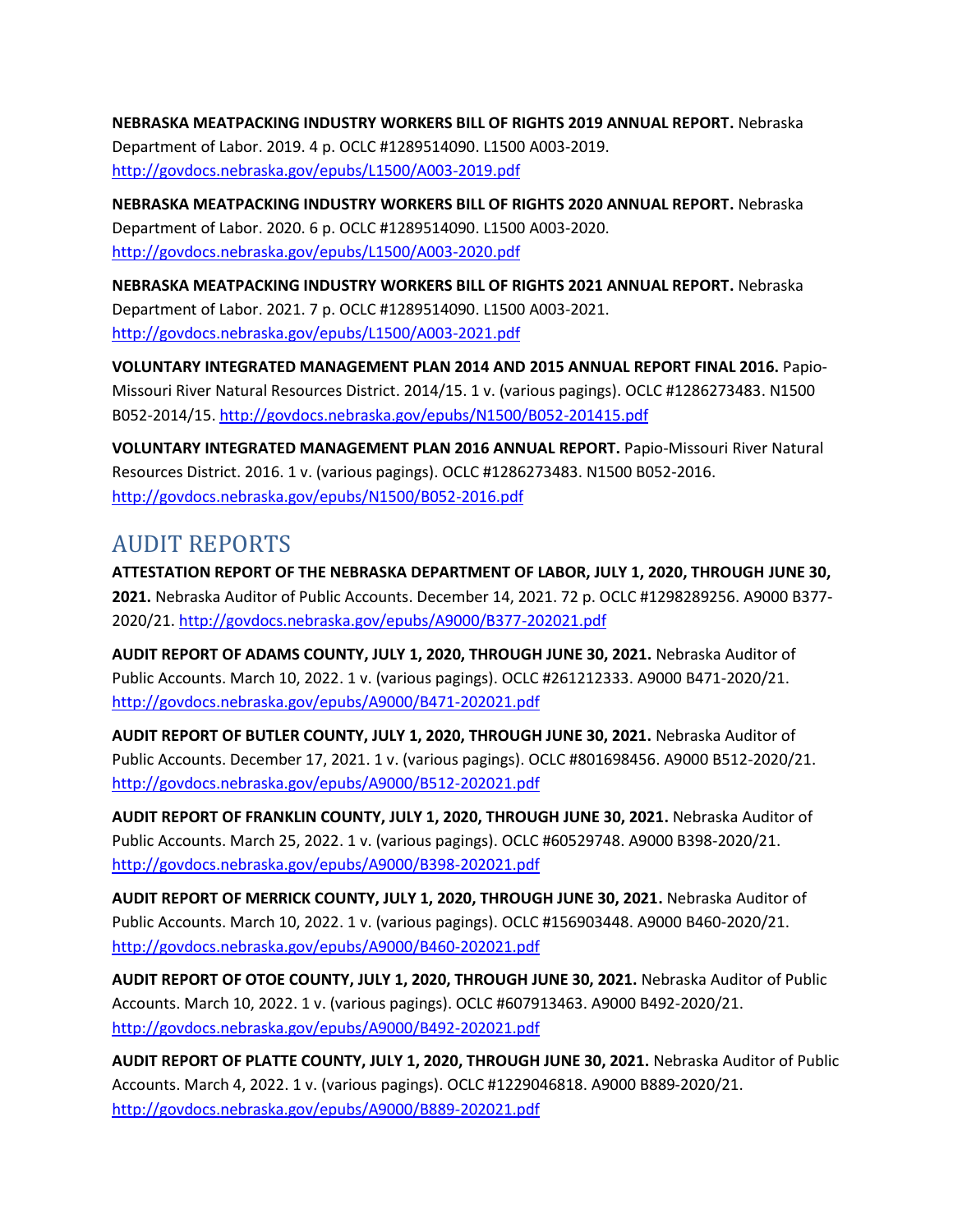**AUDIT REPORT OF SEWARD COUNTY, JULY 1, 2020, THROUGH JUNE 30, 2021.** Nebraska Auditor of Public Accounts. February 16, 2022. 1 v. (various pagings). OCLC #767721173. A9000 B874-2020/21. <http://govdocs.nebraska.gov/epubs/A9000/B874-202021.pdf>

**AUDIT REPORT OF THE NEBRASKA PUBLIC EMPLOYEES RETIREMENT SYSTEMS—SCHOOL EMPLOYEES, JUDGES, AND STATE PATROL RETIREMENT PLANS : PENSION TRUST FUNDS OF THE STATE OF NEBRASKA FOR THE FISCAL YEAR ENDED JUNE 30, 2021**. Nebraska Auditor of Public Accounts. March 17, 2022. 1 v. (various pagings). OCLC #47770521. A9000 B029-2021. <http://govdocs.nebraska.gov/epubs/A9000/B029-2021.pdf>

**AUDIT REPORT OF THE NEBRASKA STATE COLLEGE SYSTEM (A COMPONENT UNIT OF THE STATE OF NEBRASKA) FOR THE YEARS ENDED JUNE 30, 2021 AND 2020**. Nebraska Auditor of Public Accounts. December 20, 2021. 107 p. OCLC #55672687. A9000 B053-2020/21. <http://govdocs.nebraska.gov/epubs/A9000/B053-202021.pdf>

**AUDIT REPORT OF WEBSTER COUNTY, JULY 1, 2020, THROUGH JUNE 30, 2021.** Nebraska Auditor of Public Accounts. March 21, 2022. 1 v. (various pagings). OCLC #1228487425. A9000 B847-2020/21. <http://govdocs.nebraska.gov/epubs/A9000/B847-202021.pdf>

**MANAGEMENT LETTER OF THE NEBRASKA STATE COLLEGE SYSTEM FOR THE YEAR ENDED 30, 2021.**  Nebraska Auditor of Public Accounts. December 29, 2021. 8 p. OCLC #1298289255. A9000 T164-2021. <http://govdocs.nebraska.gov/epubs/A9000/T164-2021.pdf>

**THE UNIVERSITY OF NEBRASKA BASIC FINANCIAL STATEMENTS AND ADDITIONAL INFORMATION FOR THE YEARS ENDED JUNE 30, 2021 AND 2020 AND INDEPENDENT AUDITORS' REPORTS**. Nebraska Auditor of Public Accounts. December 17, 2021. 76 p. OCLC #60695389. U0100 A001-2021. <http://govdocs.nebraska.gov/epubs/U0100/A001-2021.pdf>

## COLLEGE & UNIVERSITIES

**2020 PEER REPORT : NEBRASKA STATE COLLEGE SYSTEM.** Nebraska's Coordinating Commission for Postsecondary Education. 2020. 14 p. OCLC #1301912482. E4000 B048-2020. <http://govdocs.nebraska.gov/epubs/E4000/B048-2020.pdf>

## COURTS

**79TH ANNUAL REPORT, FISCAL YEAR 2021 : JULY 1, 2020 THROUGH JUNE 30, 2021.** Nebraska Workers' Compensation Court. 2021. 35 p. OCLC #17567023. W3500 A001-2021. <http://govdocs.nebraska.gov/epubs/W3500/A001-2021.pdf>

**RULES OF PROCEDURE.** Nebraska Workers' Compensation Court. February 2022. 96 p. OCLC #29125183. W3500 R001-2022.<http://govdocs.nebraska.gov/epubs/W3500/R001-2022.pdf>

**SCHEDULE OF FEES FOR MEDICAL SERVICES.** Nebraska Workers' Compensation Court. January 1, 2022. 1 v. (various pagings). OCLC #968933097. W3500 H003-2022. <http://govdocs.nebraska.gov/epubs/W3500/H003-2022.pdf>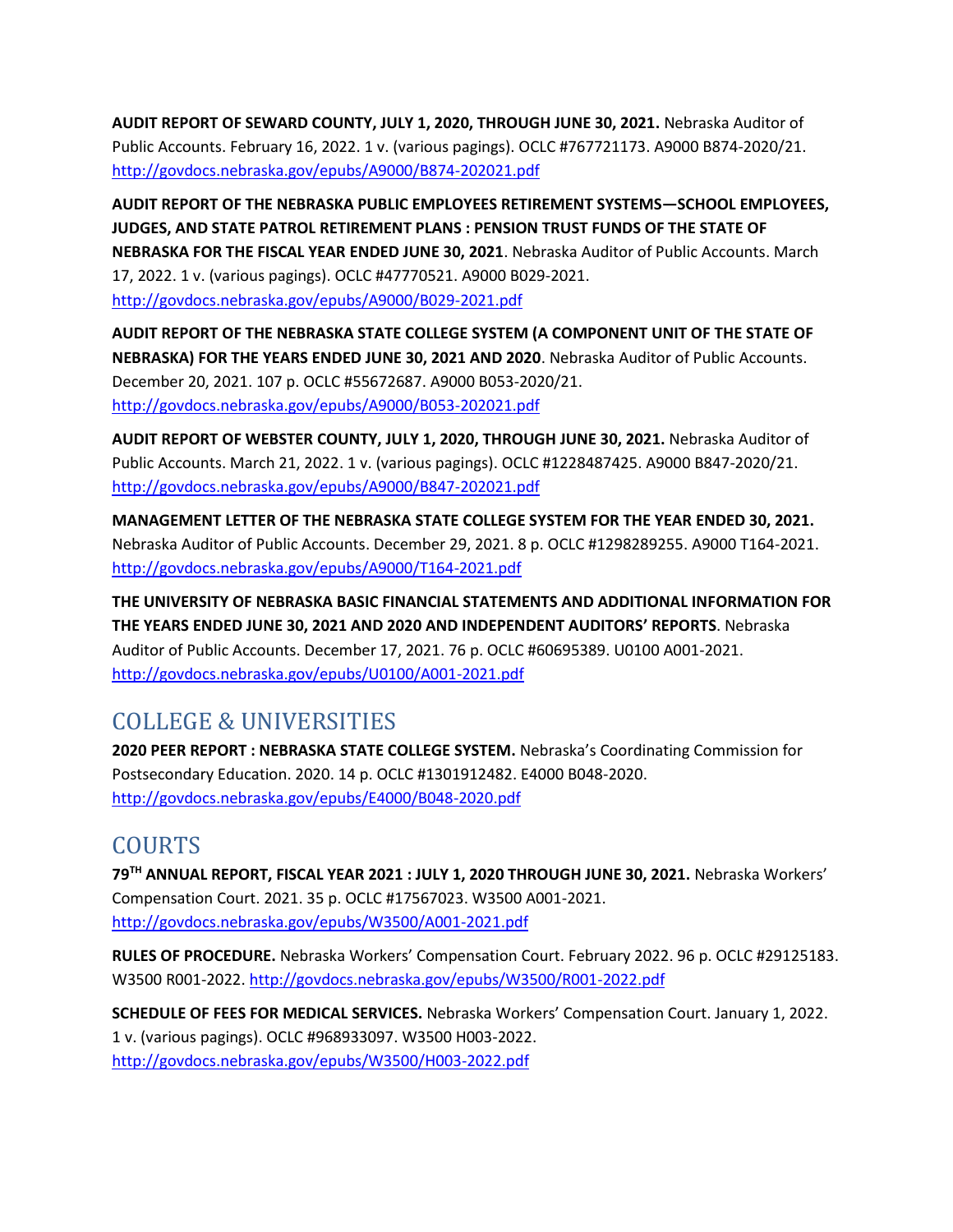## ECONOMIC DEVELOPMENT

**2020 NEBRASKA AFFORDABLE HOUSING TRUST FUND QUALIFIED ALLOCATION PLAN FINAL.** Nebraska Department of Economic Development. 2020. 54 p. OCLC #1286628648. E1200 B033-2020. <http://govdocs.nebraska.gov/epubs/E1200/B033-2020.pdf>

**2021 NEBRASKA AFFORDABLE HOUSING TRUST FUND QUALIFIED ALLOCATION PLAN FINAL.** Nebraska Department of Economic Development. 2021. 25 p. OCLC #1286628648. E1200 B033-2021. <http://govdocs.nebraska.gov/epubs/E1200/B033-2021.pdf>

**ECONOMIC AND DEMGRAPHIC TRENDS : CLAY COUNTY AND THE SURROUNDING AREA.** Nebraska Public Power District. August 2021. 27 p. OCLC #1285713011. P8400 S002.0946-2021. <http://govdocs.nebraska.gov/epubs/P8400/S002.0946-2021.pdf>

**ECONOMIC AND DEMGRAPHIC TRENDS : HARTINGTON, CEDAR COUNTY AND THE SURROUNDING AREA.** Nebraska Public Power District. July 2021. 27 p. OCLC #1285713010. P8400 S002.0812-2021. <http://govdocs.nebraska.gov/epubs/P8400/S002.0812-2021.pdf>

**ECONOMIC AND DEMGRAPHIC TRENDS : NORFOLK, MADISON COUNTY AND THE SURROUNDING AREA.** Nebraska Public Power District. September 2021. 27 p. OCLC #1285713079. P8400 S002.4626- 2021[. http://govdocs.nebraska.gov/epubs/P8400/S002.4626-2021.pdf](http://govdocs.nebraska.gov/epubs/P8400/S002.4626-2021.pdf)

**ECONOMIC AND DEMGRAPHIC TRENDS : NUCKOLLS COUNTY AND THE SURROUNDING AREA.**  Nebraska Public Power District. August 2021. 27 p. OCLC #1285713081. P8400 S002.5285-2021. <http://govdocs.nebraska.gov/epubs/P8400/S002.5285-2021.pdf>

**ECONOMIC AND DEMGRAPHIC TRENDS : OGALLALA, KEITH COUNTY AND THE SURROUNDING AREA.**  Nebraska Public Power District. July 2021. 27 p. OCLC #1285713009. P8400 S002.3903-2021. <http://govdocs.nebraska.gov/epubs/P8400/S002.3903-2021.pdf>

**ECONOMIC AND DEMGRAPHIC TRENDS : WEBSTER COUNTY AND THE SURROUNDING AREA.** Nebraska Public Power District. September 2021. 27 p. OCLC #1285703080. P8400 S002.8519-2021. <http://govdocs.nebraska.gov/epubs/P8400/S002.8519-2021.pdf>

**IMPACTS OF THE PANDEMIC IN NONMETROPOLITAN NEBRASKA.** University of Nebraska-Lincoln. September 2021. 49 p. OCLC #1298307980. U2031 B115-2021. <http://govdocs.nebraska.gov/epubs/U2031/B115-2021.pdf>

**PERCEPTIONS OF PRODUCTION AND ANIMAL AGRICULTURE IN NONMETROPOLITAN NEBRASKA.**  University of Nebraska-Lincoln. October 2020. 19 p. OCLC #1298307936. U2031 B114-2020. <http://govdocs.nebraska.gov/epubs/U2031/B114-2020.pdf>

**RESILIENCE IN NONMETROPOLITAN NEBRASKA : CAPACITY TO OVERCOME DISASTERS AND HARDSHIPS.** University of Nebraska-Lincoln. August 2020. 35 p. OCLC #1298308035. U2031 B112-2020. <http://govdocs.nebraska.gov/epubs/U2031/B112-2020.pdf>

**SEVERE WEATHER IN NEBREASKA : IMPACTS ON NONMETROPOLITAN NEBRASKANS.** University of Nebraska-Lincoln. July 2020. 34 p. OCLC #1298307981. U2031 B111-2020. <http://govdocs.nebraska.gov/epubs/U2031/B111-2020.pdf>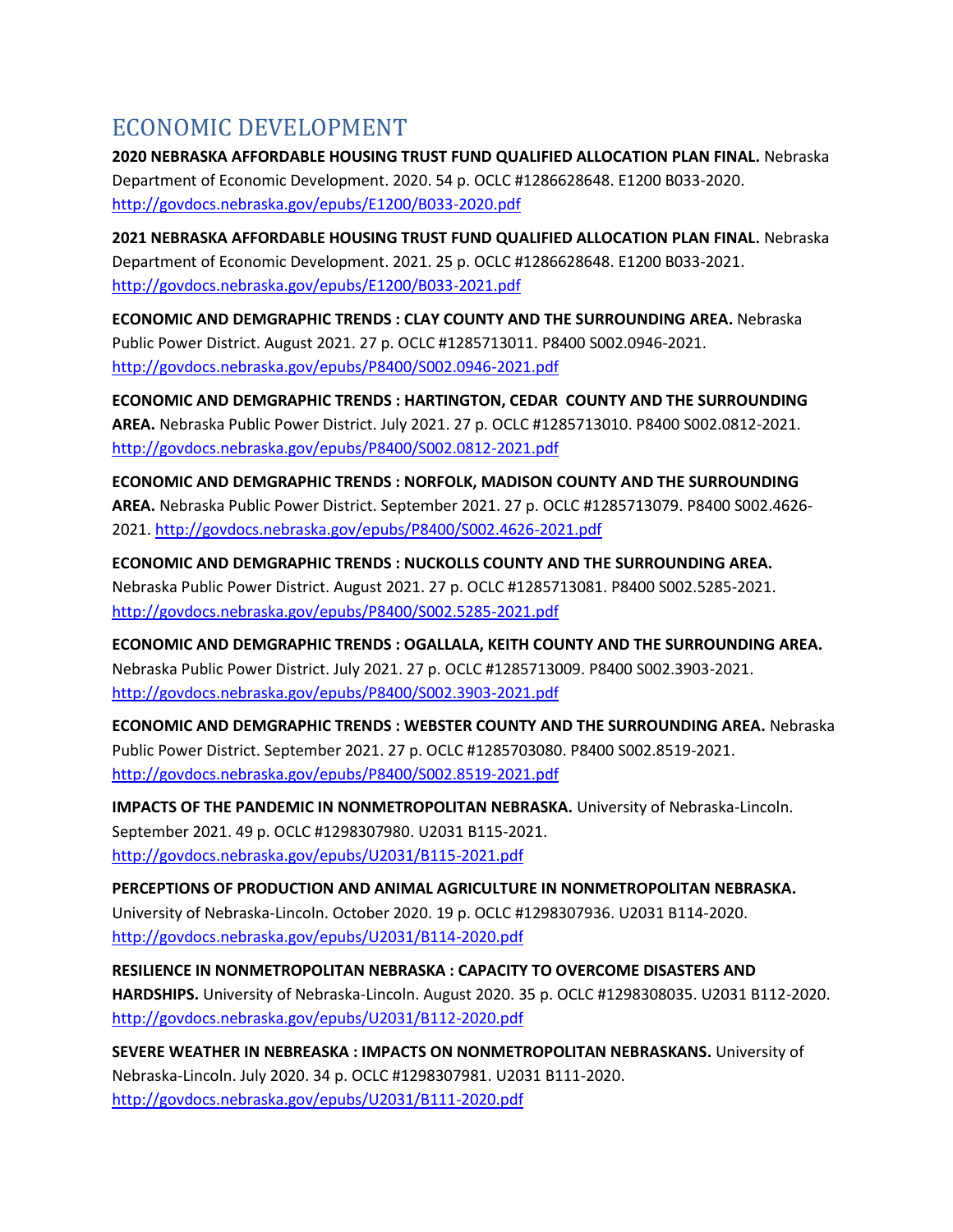**TRUST IN MEDIA, INSTITUTIONS AND HEALTH INFORMATION IN NONMETROPOLITAN NEBRASKA.**  University of Nebraska-Lincoln. November 2021. 36 p. OCLC #1298307982. U2031 B117-2021. <http://govdocs.nebraska.gov/epubs/U2031/B117-2021.pdf>

**WELL-BEING IN NONMETROPOLITAN NEBRASKA.** University of Nebraska-Lincoln. December 2021. 26 p. OCLC #1298307983. U2031 B119-2021.<http://govdocs.nebraska.gov/epubs/U2031/B119-2021.pdf>

**WELL-BEING IN NONMETROPOLITAN NEBRASKA : 25 YEARS OF TRENDS.** University of Nebraska-Lincoln. August 2020. 62 p. OCLC #1298307984. U2031 B113-2020. <http://govdocs.nebraska.gov/epubs/U2031/B113-2020.pdf>

### EDUCATION

**ANNUAL STATISTICAL SUMMARY SUMMER SCHOOL SUPPLEMENT (NDE 02-037) : 2005-2006 INSTRUCTION MANUAL.** Nebraska Department of Education. August 22, 2006. 1 v. (unpaged). OCLC #1286629713. E2000 H056-2005/06 (Sum)[. http://govdocs.nebraska.gov/epubs/E2000/H056-](http://govdocs.nebraska.gov/epubs/E2000/H056-200506s.pdf) [200506s.pdf](http://govdocs.nebraska.gov/epubs/E2000/H056-200506s.pdf)

**RESULTS MATTER NEBRASKA : TECHNICAL ASSISTANCE DOCUMENT 2019-20.** Nebraska Department of Education. July 2019. 59 p. OCLC #1286077919. E2230 H005-2019/20. <http://govdocs.nebraska.gov/epubs/E2230/H005-201920.pdf>

**RESULTS MATTER NEBRASKA : TECHNICAL ASSISTANCE DOCUMENT 2020-21.** Nebraska Department of Education. July 2020. 65 p. OCLC #1286077919. E2230 H005-2020/21. <http://govdocs.nebraska.gov/epubs/E2230/H005-202021.pdf>

#### ENVIRONMENT

**TITLE 115 - NEBRASKA DEPARTMENT OF ENVIRONMENTAL QUALITY : RULES OF PRACTICE AND PROCEDURE.** Nebraska Department of Environmental Quality. 2004. 1 v. (unpaged). OCLC #1287950555. E6500 R115-2004.<http://govdocs.nebraska.gov/epubs/E6500/R115-2004.pdf>

## GAME & PARKS

**ATLAS OF NATIONAL WETLANDS INVENTORY MAPS FOR FILLMORE COUNTY, NEBRASKA.** Nebraska Game and Parks Commission. February 1995. 32 p. OCLC #1301541729. G1000 X017-1995. <http://govdocs.nebraska.gov/epubs/G1000/X017-1995.pdf>

## **HEALTH**

**2021 ANNUAL REPORT.** Nebraska Commission for the Deaf and Hard of Hearing. 2021. 1 v. (unpaged). OCLC #21120826. H3500 A001-2021.<https://govdocs.nebraska.gov/epubs/H3500/A001-2021.pdf>

**DHHS BUSINESS PLAN : STATE FISCAL YEAR 2020.** Nebraska Department of Health and Human Services. 2020. 39 p. OCLC #1285721981. H8000 B006-2020. [http://govdocs.nebraska.gov/epubs/H8000/B006-](http://govdocs.nebraska.gov/epubs/H8000/B006-2020.pdf) [2020.pdf](http://govdocs.nebraska.gov/epubs/H8000/B006-2020.pdf)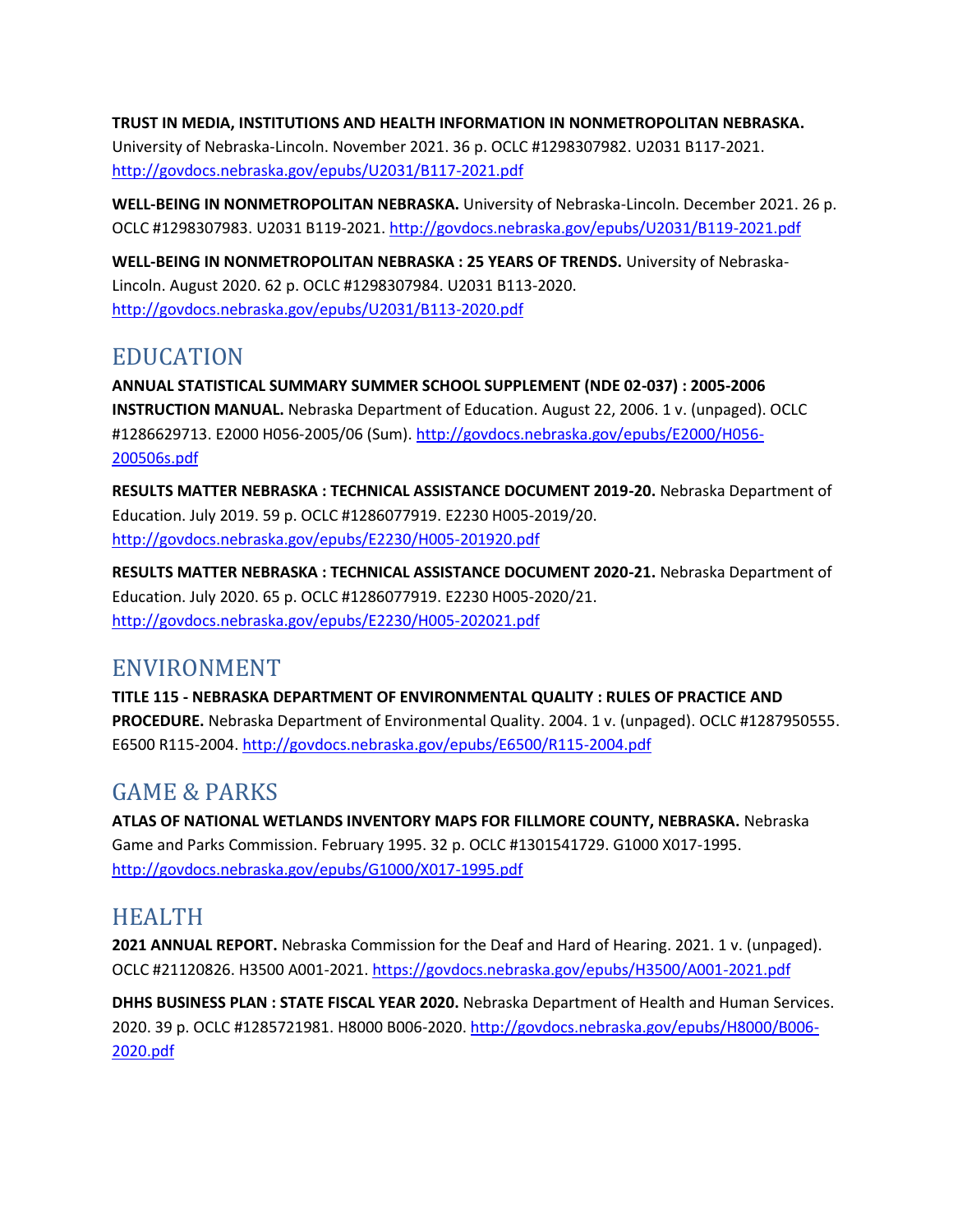**DHHS BUSINESS PLAN : STATE FISCAL YEAR 2022.** Nebraska Department of Health and Human Services. 2022. 52 p. OCLC #1285721981. H8000 B006-2022. [http://govdocs.nebraska.gov/epubs/H8000/B006-](http://govdocs.nebraska.gov/epubs/H8000/B006-2022.pdf) [2022.pdf](http://govdocs.nebraska.gov/epubs/H8000/B006-2022.pdf)

**HEALTH INFORMATION EXCHANGE EVALUATION.** University of Nebraska Medical Center. April 10, 2014. 24 p. OCLC #1303623852. U4000 B021-2014[. http://govdocs.nebraska.gov/epubs/U4000/B021-](http://govdocs.nebraska.gov/epubs/U4000/B021-2014.pdf) [2014.pdf](http://govdocs.nebraska.gov/epubs/U4000/B021-2014.pdf)

**NEBRASKA ORAL HEALTH SURVEY OF OLDER ADULTS 2019.** Nebraska Department of Health and Human Services. 2019. 12 p. OCLC #1303724087. H8200 S003-2019. <http://govdocs.nebraska.gov/epubs/H8200/S003-2019.pdf>

**NEBRASKA SCDD FIVE YEAR STATE PLAN.** Nebraska Department of Health and Human Services. 2021. 84 p. OCLC #1304261244. H8035 B001-2021/26. [http://govdocs.nebraska.gov/epubs/H8035/B001-](http://govdocs.nebraska.gov/epubs/H8035/B001-202126.pdf) [202126.pdf](http://govdocs.nebraska.gov/epubs/H8035/B001-202126.pdf)

**NEBRASKA STATE HIE COOPERATIVE AGREEMENT FINAL PROGRESS REPORT 2010-2014.** Nebraska Department of Health and Human Services. 2014. 6 p. OCLC #1303623747. H8750 B002-2014. <http://govdocs.nebraska.gov/epubs/H8750/B002-2014.pdf>

**NEBRASKA STATE ORAL HEALTH SURVEILLANCE SYSTEM REPORT, 2011-2017.** Nebraska Department of Health and Human Services. 2018. 9 p. OCLC #1303007029. H8200 B034-2018. <http://govdocs.nebraska.gov/epubs/H8200/B034-2018.pdf>

**NEBRASKA STATE ORAL HEALTH SURVEILLANCE SYSTEM REPORT, 2011-2020.** Nebraska Department of Health and Human Services. 2021. 13 p. OCLC #1303007029. H8200 B034-2020. <http://govdocs.nebraska.gov/epubs/H8200/B034-2021.pdf>

**TITLE 172 - PROFESSIONAL AND OCCUPATIONAL LICENSURE, CHAPTER 12 - LICENSURE OF EMERGENCY MEDICAL SERVICES.** Nebraska Department of Health and Human Services. July 20, 2020. 1 v. (unpaged). OCLC #1293474830. H8310 R172.0012-2020. [http://govdocs.nebraska.gov/epubs/H8310/R172.0012-](http://govdocs.nebraska.gov/epubs/H8310/R172.0012-2020.pdf) [2020.pdf](http://govdocs.nebraska.gov/epubs/H8310/R172.0012-2020.pdf)

**TITLE 172 - PROFESSIONAL AND OCCUPATIONAL LICENSURE, CHAPTER 13 - EMERGENCY MEDICAL SERVICES TRAINING AGENCY.** Nebraska Department of Health and Human Services. July 20, 2020. 1 v. (unpaged). OCLC #1293474829. H8310 R172.0013-2020. <http://govdocs.nebraska.gov/epubs/H8310/R172.0013-2020.pdf>

**TITLE 172 - PROFESSIONAL AND OCCUPATIONAL LICENSURE, CHAPTER 58 - DENTAL FACULTY LICENSES.** Nebraska Department of Health and Human Services. September 15, 2020. 3 p. OCLC #1287263620. H8310 R172.0058-2020.<http://govdocs.nebraska.gov/epubs/H8310/R172.0058-2020.pdf>

**TITLE 172 - PROFESSIONAL AND OCCUPATIONAL LICENSURE, CHAPTER 88 - LICENSURE OF MEDICINE AND SURGERY AND OSTEOPATHIC MEDICINE AND SURGERY**. Nebraska Department of Health and Human Services. June 16, 2020. 1 v. (unpaged). OCLC #1287264046. H8310 R172.0088-2020. <https://govdocs.nebraska.gov/epubs/H8310/R172.0088-2020.pdf>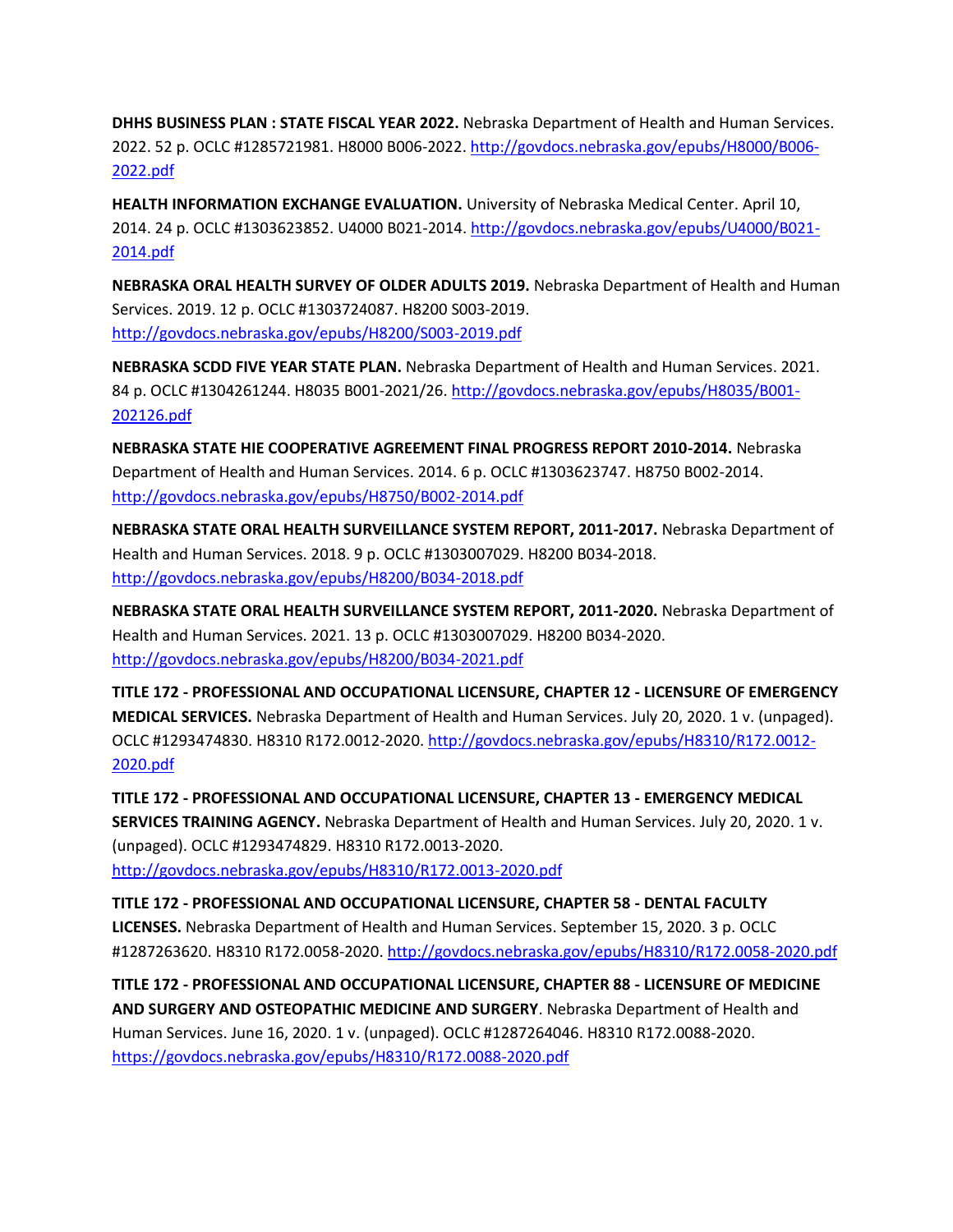**TITLE 172 - PROFESSIONAL AND OCCUPATIONAL LICENSURE, CHAPTER 91 - LICENSURE OF PERFUSIONISTS.** Nebraska Department of Health and Human Services. August 10, 2021. 3 p. OCLC #1287255240. H8310 R172.0091-2021.<http://govdocs.nebraska.gov/epubs/H8310/R172.0091-2021.pdf>

**TITLE 172 - PROFESSIONAL AND OCCUPATIONAL LICENSURE, CHAPTER 92 - LICENSURE OF GENETIC COUNSELORS.** Nebraska Department of Health and Human Services. August 10, 2021. 2 p. OCLC #1287255241. H8310 R172.0092-2021.<http://govdocs.nebraska.gov/epubs/H8310/R172.0092-2021.pdf>

**TITLE 172 - PROFESSIONAL AND OCCUPATIONAL LICENSURE, CHAPTER 94 - INDEPENDENT MENTAL HEALTH PRACTITIONERS, MENTAL HEALTH PRACTITIONERS, MARRIAGE AND FAMILY THERAPISTS, PROFESSIONAL COUNSELORS, AND SOCIAL WORKERS**. Nebraska Department of Health and Human Services. July 12, 2021. 16 p. OCLC #1281255242. H8310 R172.0094-2021. <http://govdocs.nebraska.gov/epubs/H8310/R172.0094-2021.pdf>

**TITLE 172 - PROFESSIONAL AND OCCUPATIONAL LICENSURE, CHAPTER 97 - APPROVAL OF BASIC NURSING PROGRAMS IN NEBRASKA.** Nebraska Department of Health and Human Services. August 10, 2021. 1 v. (unpaged). OCLC #1287255243. H8310 R172.0097-2021. <http://govdocs.nebraska.gov/epubs/H8310/R172.0097-2021.pdf>

**TITLE 172 - PROFESSIONAL AND OCCUPATIONAL LICENSURE, CHAPTER 98 - ADVANCED PRACTICE REGISTERED NURSE LICENSURE.** Nebraska Department of Health and Human Services. September 9, 2020. 3 p. OCLC #1287255244. H8310 R172.0098-2020. <http://govdocs.nebraska.gov/epubs/H8310/R172.0098-2020.pdf>

**TITLE 184 - NEBRASKA DEPARTMENT OF HEALTH, CHAPTER 2 - RULES OF PRACTICE AND PROCEDURE OF THE DEPARTMENT OF HEALTH FOR DECLARATORY ORDERS**. Nebraska Department of Health. 1995. 1 v. (various pagings). OCLC #1289506060. H2000 R184.0002-1995. <http://govdocs.nebraska.gov/epubs/H2000/R184.0002-1995.pdf>

**TITLE 184 - NEBRASKA DEPARTMENT OF HEALTH, CHAPTER 3 - RULES OF PRACTICE AND PROCEDURE OF THE DEPARTMENT OF HEALTH FOR PETITIONS FOR PROMULGATION, AMENDMENT, OR REPEAL OF REGULATIONS**. Nebraska Department of Health. 1994. 7 p. OCLC #1289504525. H2000 R184.0003-1994. <http://govdocs.nebraska.gov/epubs/H2000/R184.0003-1994.pdf>

**TITLE 184 - STATE BOARD OF HEALTH, CHAPTER 6 - PROCEDURAL REGULATIONS FO REMOVAL OF APPOINTED BOARD MEMBERS.** Nebraska Department of Regulation and Licensure. 1997. 8 p. OCLC #1289504526. H8310 R184.0006-1997.<http://govdocs.nebraska.gov/epubs/H8310/R184.0006-1997.pdf>

#### INDUSTRIAL RELATIONS

**REPORT OF CASES APPEARING BEFORE THE COMMISSION OF INDUSTRIAL RELATIONS OF THE STATE OF NEBRASKA.** Commission of Industrial Relations. 2020. 83 p. OCLC #059321633. I1000 B001-2020. <http://govdocs.nebraska.gov/epubs/I1000/B001-2020.pdf>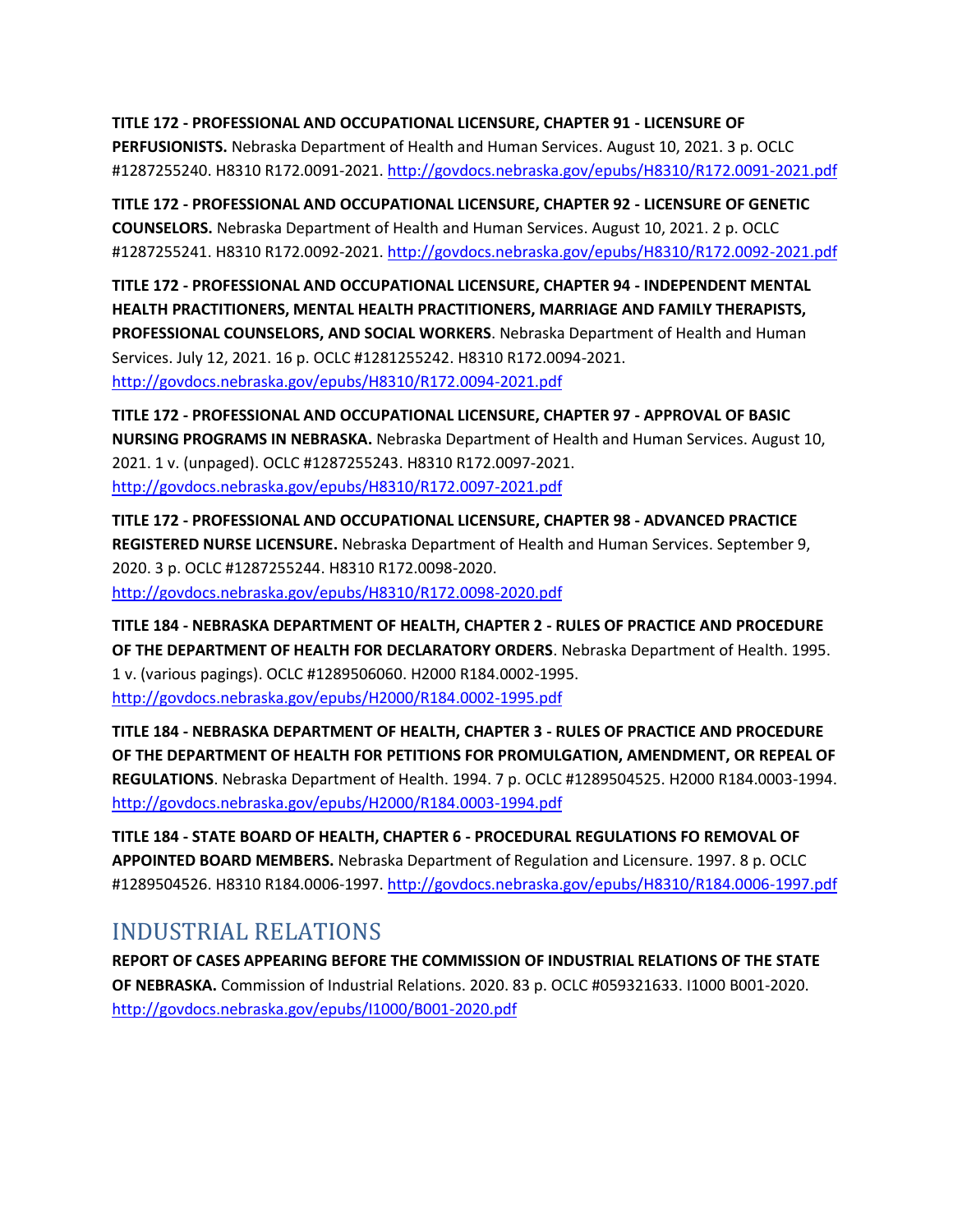### LEGISLATURE

**2022 DIRECTORY OF MEMBERSHIP COMMITTEES EMPLOYEES OF THE ONE HUNDRED SEVENTH LEGISLATURE SECOND SESSION**. Nebraska Clerk of the Legislature. January 2022. 64 p. OCLC #03716247. L3300 D001-2022.

**A REVIEW OF HOTLINE AND NON-COURT DATA.** Nebraska Legislature Performance Audit Committee. July 2020. 1 v. (various pagings). OCLC #1303623849. L3800 B012.0108-2020. <http://govdocs.nebraska.gov/epubs/L3800/B012.0108-2020.pdf>

**DISPOSITION OF LEGISLATION, RESOLUTIONS AND APPOINTMENTS REFERRED TO THE COMMITTEE.**  Nebraska Legislature Education Committee. 2021. 18 p. OCLC #1027216990. L3740 B017-2021. <http://govdocs.nebraska.gov/epubs/L3740/B017-2021.pdf>

**LR415 REPORT.** Nebraska Legislature Revenue Committee. December 1, 2020. 13 p. OCLC #1303031737. L3770 B068-2020.<http://govdocs.nebraska.gov/epubs/L3770/B068-2020.pdf>

**OCCUPATIONAL LICENSE REPORT : HORSE TRAINER LICENSE.** Nebraska Legislature General Affairs Committee. 2020. 1 v. (unpaged). OCLC #1286078705. L3755 B056-2020. <http://govdocs.nebraska.gov/epubs/L3755/B056-2020.pdf>

**OCCUPATIONAL LICENSE REPORT : JOCKEY LICENSE.** Nebraska Legislature General Affairs Committee. 2020. 1 v. (unpaged). OCLC #1286079679. L3755 B057-2020. <http://govdocs.nebraska.gov/epubs/L3755/B057-2020.pdf>

**PAYDAY LOANS : AN LRO BACKGROUNDER.** Nebraska Legislative Research Office. December 2020. 13 p. OCLC #1303031884. L3800 B049-2020[. http://govdocs.nebraska.gov/epubs/L3800/B049-2020.pdf](http://govdocs.nebraska.gov/epubs/L3800/B049-2020.pdf)

## NATURAL RESOURCES

**GROUNDWATER RESERVOIR MANAGEMENT POLICY ISSUE STUDY : A CONTRACT REPORT FOR THE STATE WATER PLANNING AND REVIEW PROCESS.** Nebraska Natural Resources Commission. November 2, 1981. 76 p. OCLC #15158454. N1000 B008.0300-1981. <http://govdocs.nebraska.gov/epubs/N1000/B008.0300-1981.pdf>

## PUBLIC POWER

**ANNUAL GROUNDWATER REPORT 2017 : GERALD GENTLEMAN STATION.** Nebraska Public Power District. January 25, 2018. 14 p. OCLC #1286690085. P8400 A005-2017. <http://govdocs.nebraska.gov/epubs/P8400/A005-2017.pdf>

**ANNUAL GROUNDWATER REPORT 2018 : GERALD GENTLEMAN STATION.** Nebraska Public Power District. March 7, 2019. 1 v. (unpaged). OCLC #1286690085. P8400 A005-2018. <http://govdocs.nebraska.gov/epubs/P8400/A005-2018.pdf>

**ANNUAL INSPECTION REPORT GERALD GENTLEMAN STATION ASH DISPOSAL FACILITY 2015.** Nebraska Public Power District. January 11, 2016. 1 v. (various pagings). OCLC #1286690385. P8400 A006-2015. <http://govdocs.nebraska.gov/epubs/P8400/A006-2015.pdf>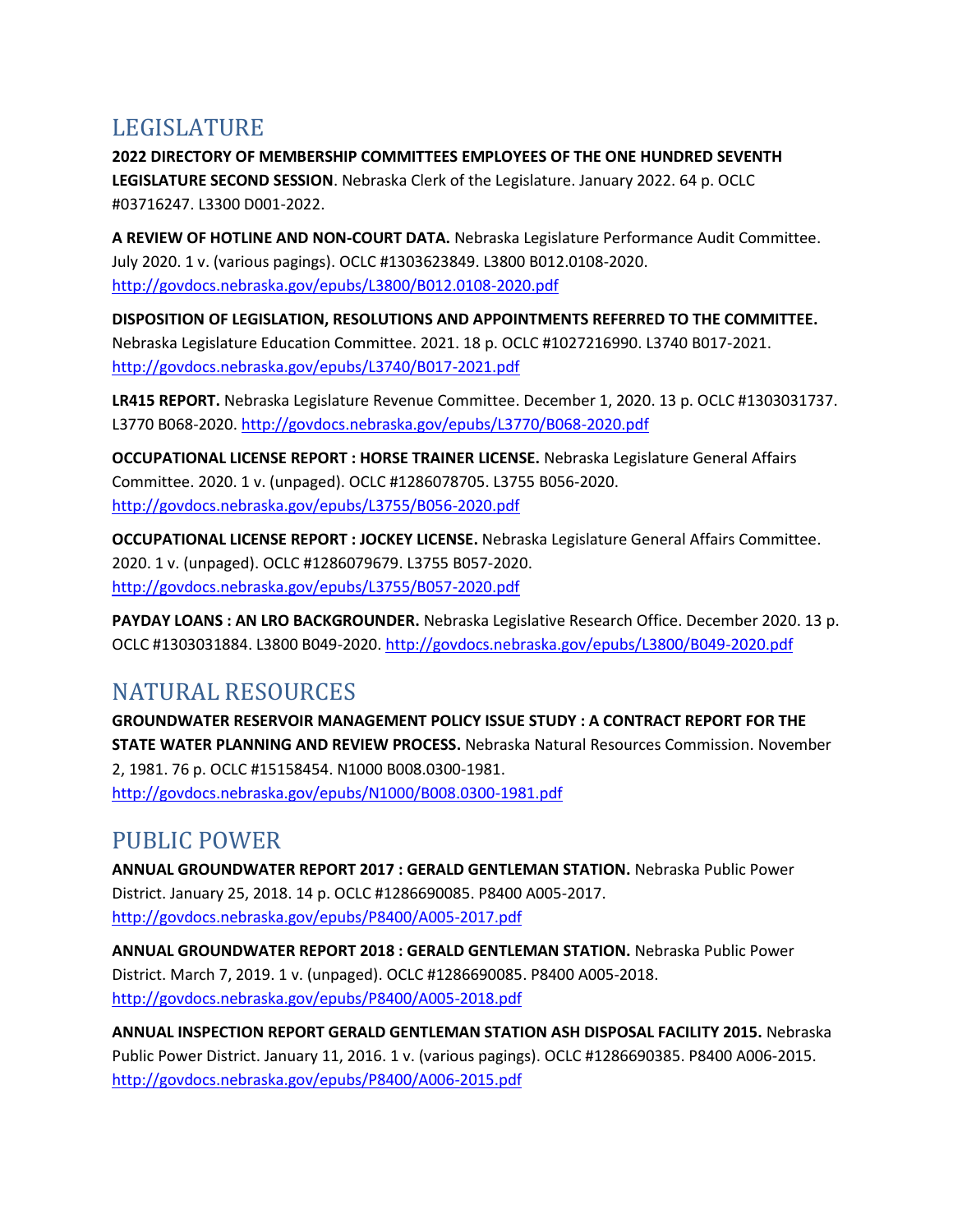**ANNUAL INSPECTION REPORT GERALD GENTLEMAN STATION ASH DISPOSAL FACILITY 2016.** Nebraska Public Power District. January 10, 2017. 1 v. (various pagings). OCLC #1286690385. P8400 A006-2016. <http://govdocs.nebraska.gov/epubs/P8400/A006-2016.pdf>

**ANNUAL INSPECTION REPORT GERALD GENTLEMAN STATION ASH DISPOSAL FACILITY 2017.** Nebraska Public Power District. January 5, 2018. 1 v. (various pagings). OCLC #1286690385. P8400 A006-2017. <http://govdocs.nebraska.gov/epubs/P8400/A006-2017.pdf>

**ANNUAL INSPECTION REPORT GERALD GENTLEMAN STATION ASH DISPOSAL FACILITY 2018.** Nebraska Public Power District. December 20, 2018. 1 v. (various pagings). OCLC #1286690385. P8400 A006-2018. <http://govdocs.nebraska.gov/epubs/P8400/A006-2018.pdf>

#### REVENUE

**REPORT TO NEBRASKA ECONOMIC FORECASTING ADVISORY BOARD.** Nebraska Department of Revenue. February 28, 2022. 50 p. OCLC #46326358. R5000 B009-2022(Feb). <http://govdocs.nebraska.gov/epubs/R5000/B009-2022feb.pdf>

**REPORT TO NEBRASKA ECONOMIC FORECASTING ADVISORY BOARD.** Nebraska Department of Revenue. October 29, 2021. 49 p. OCLC #46326358. R5000 B009-2021(Oct). <http://govdocs.nebraska.gov/epubs/R5000/B009-2021oct.pdf>

**REPORT TO NEBRASKA ECONOMIC FORECASTING ADVISORY BOARD.** Nebraska Department of Revenue. April 21, 2021. 49 p. OCLC #46326358. R5000 B009-2021(Apr). <http://govdocs.nebraska.gov/epubs/R5000/B009-2021apr.pdf>

#### TRANSPORTATION

**2021 CONTINUOUS TRAFFIC COUNT DATA AND TRAFFIC CHARACTERISTICS ON NEBREASKA STREETS AND HIGHWAYS.** Nebraska Department of Transportation. March 2022. 346 p. OCLC #1028638975. R6000 S009-2021[. http://govdocs.nebraska.gov/epubs/R6000/S009-2021.pdf](http://govdocs.nebraska.gov/epubs/R6000/S009-2021.pdf)

**BUILD NEBRASKA ACT AND TRANSPORTATION INNOVATION ACT.** Nebraska Department of Transportation. 2021. 9 p. OCLC #1022269033. R6000 Q008-2021. <http://govdocs.nebraska.gov/epubs/R6000/Q008-2021.pdf>

**EFFECT OF MOISTURE CONDITION ON CONCRETE CORE STRENGTHS.** Nebraska Department of Transportation. 2019. 1 v. (unpaged). OCLC #1303623851. R6000 B379-2019. <http://govdocs.nebraska.gov/epubs/R6000/B379-2019.pdf>

**EVALUATION OF NEBRASKA'S AGGREGATE REACTIVITY BY THE MINIATURE CONCRETE PRISM TEST METHOD—AASHTO T380.** Nebraska Department of Transportation. 2019. 1 v. (unpaged). OCLC #1303623850. R6000 B378-2019.<http://govdocs.nebraska.gov/epubs/R6000/B378-2019.pdf>

**NEBRASKA ANNUAL TRAFFIC SAFETY STUDY 2019 : THE NEBRASKA POLL.** Research Associates ; Nebraska Department of Transportation. May 2019. 62 p. OCLC #1303006073. M3500 B009-2019. <http://govdocs.nebraska.gov/epubs/M3500/B009-2019.pdf>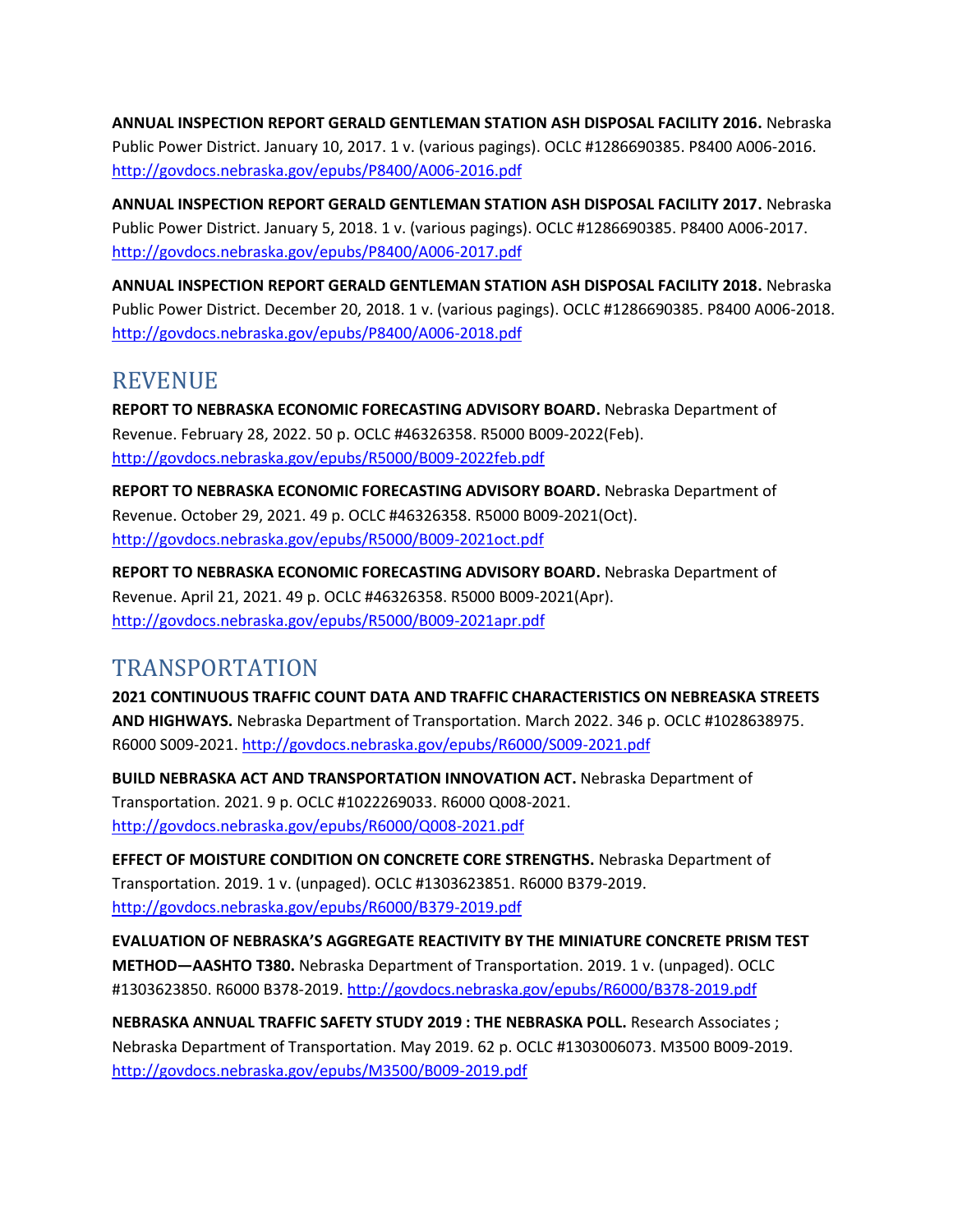**NEBRASKA SURFACE TRANSPORTATION PROGRAM BOOK, FY 2022-2027.** Nebraska Department of Transportation. 2022. 43 p. OCLC #1004274361. R6000 B003-2022. <https://govdocs.nebraska.gov/epubs/R6000/B003-2022.pdf>

**STATE HIGHWAY NEEDS ASSESSMENT.** Nebraska Department of Transportation. 2021. 9 p. OCLC #1016448345. R6000 B086-2021.<http://govdocs.nebraska.gov/epubs/R6000/B086-2021.pdf>

**STATE PLANNING WORK PROGRAM, SPR AND PL (59) FISCAL YEAR 2022.** Nebraska Department of Transportation. 2022. 1 v. (various pagings). OCLC #1004274564. R6000 B232-2021/22. <http://govdocs.nebraska.gov/epubs/R6000/B232-202122.pdf>

#### UNIVERSITY PRESS

**AN OTHERWISE HEALTHY WOMAN.** Amy Haddad ; University of Nebraska Press. 2022. 76 p. OCLC #1266191856. U5002 T690.0005-2022.

**ASSIMILATION, RESILIENCE, AND SURVIVAL : A HISTORY OF THE STEWART INDIAN SCHOOL, 1890- 2020.** Samantha M. Williams ; University of Nebraska Press. 2022. 311 p. OCLC #1261878535. U5002 T159.0010-2022.

**BIRTHING THE WEST : MOTHERS AND MIDWIVES IN THE ROCKIES AND PLAINS.** Jennifer J. Hill ; University of Nebraska Press. 2022. 274 p. OCLC #1258649100. U5002 T740-2022.

**CHOOSING HOPE : THE HERITAGE OF JUDAISM.** David Arnow ; University of Nebraska Press. 2022. 320 p. OCLC #1255595939. U5002 T623.0006-2022.

**IN THE NET.** Hawad ; University of Nebraska Press. 2022. 51 p. OCLC #1245578646. U5002 T540.0019- 2022.

**KNOCKED DOWN : A HIGH-RISK MEMOIR.** Aileen Weintraub ; University of Nebraska Press. 2022. 397 p. OCLC #1261879745. U5001 T889.0055-2022.

**LET ME COUNT THE WAYS : A MEMOIR.** Toma's Q. Morin ; University of Nebraska Press. 2022. 182 p. OCLC #1272882600. U5001 T889.0054-2022.

**MAKING A MODERN U.S. WEST : THE CONTESTED TERRAIN OF A REGION AND ITS BORDERS, 1898- 1940.** Saray Deutsch ; University of Nebraska Press. 2022. 640 p. OCLC #1245579619. U5001 T968.0003- 2022.

**MANAGING SEX IN THE U.S. MILITARY : GENDER, IDENTITY, AND BEHAVIOR.** Edited by Beth Bailey, Alesha E. Doan, Shannon Portillo, and Kara Dixon Vuic ; University of Nebraska Press. 2022. 347 p. OCLC #1258670092. U5001 T658.0044-2022.

**MODERN MUSAR : CONTESTED VIRTUES IN JEWISH THOUGHT.** Geoffrey D. Claussen ; University of Nebraska Press. 2022. 434 p. OCLC #1258217828. U5002 T596.0007-2022.

**MURDER, INC. : THE CIA UNDER JOHN F. KENNEDY.** James H. Johnston ; University of Nebraska Press. 2022. 343 p. OCLC #1086405753. U5002 T739-2019.